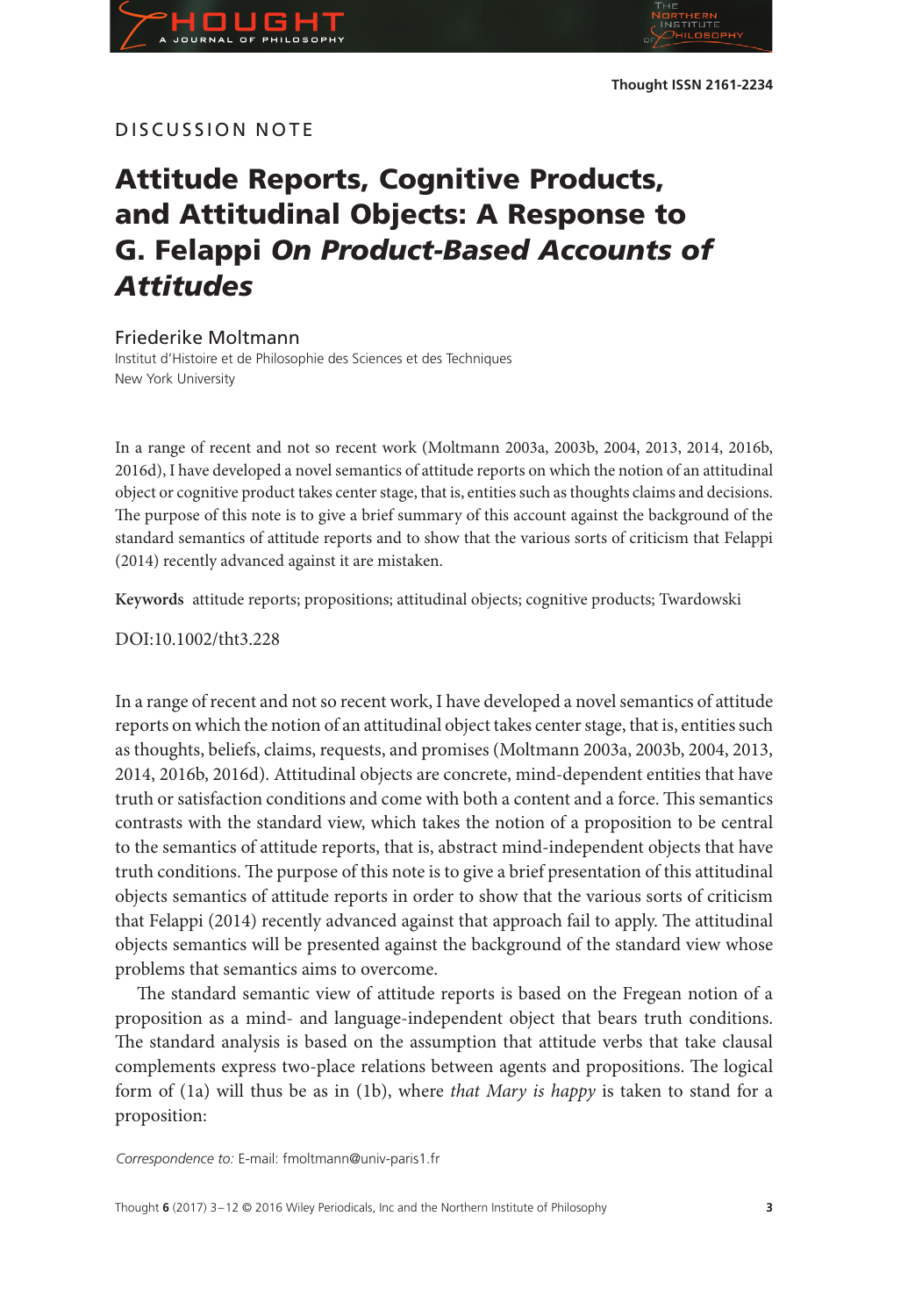(1) a. John thinks that Mary is happy. b. think(John, [*that Mary is happy*])

'Special' quantifiers and pronouns like *something*, *everything, what*, and *that* have the ability to replace clausal complements without altering the acceptability or understanding of the verb, an ability that is generally considered support for the notion of a proposition. The standard view takes such special quantifiers to range over propositions, as in the analysis of (2a) in (2b):

(2) a. John thinks something. b.  $\exists x$ (think(John, x))

Also 'special pronouns' like *that* or terms with relative clauses such as *what John thinks* are standardly taken to stand for propositions when they take the place of clausal complements, as below:

- (2) c. John thinks that Mary is happy. Bill thinks that too.
	- d. Bill thinks what John thinks, namely that Mary is happy.

On my view, it is not propositions that are involved in the semantics of attitude reports, but what I call 'attitudinal objects' in Moltmann (2003a, 2003b, 2004, 2013, 2016a, 2016b, 2016c, 2016d) and 'cognitive products' in Moltmann (2014). These are entities generally describable with the help of nominalizations of attitude verbs, that is, with terms of the sort *John's belief that Mary is happy*, *John's thought that Mary is happy* or *John's claim that Mary is happy*. Attitudinal objects are particular mind- and agent-dependent entities that are concrete rather than abstract and come with both a content and a force. In addition to particular attitudinal objects, kinds of them also play a role in the semantics of attitude reports (entities we refer to as *the belief/thought/claim that Mary is happy*).

There are a range of issues for the standard semantic view of the semantics of attitude reports, both of philosophical and of linguistic sorts, which the new semantics based on attitudinal objects aims to overcome. The philosophical issues include the general intuition that propositional attitudes are not relations to propositions, as the relational analysis in (1b) would have it. Rather, an attitude as reported in (1a) has as its object just Mary. *That Mary is happy* serves to specify the content of the reported attitude, not provide its object. The philosophical issues also include various problems with the notion of an abstract proposition, such as the problem of how an abstract proposition can serve as the content of a mental attitude and have truth conditions (and the particular truth conditions it should have), problems that have been brought forward first in Jubien (2001) and Moltmann (2003a, 2003b) and have later become a point of departure for more recent developments of act-based conceptions of propositions (such as Soames 2010 and Hanks 2015).

The linguistic problems for the standard view of attitude reports include:

[1]the Substitution Problem (the impossibility of *John thought the proposition that Mary is happy* as an inference from (1a)) and the Objectivization Effect (the different readings of *John saw that Mary is happy* and *John saw the proposition that Mary is happy*), as discussed in Moltmann (2003a, 2013, chapter 4).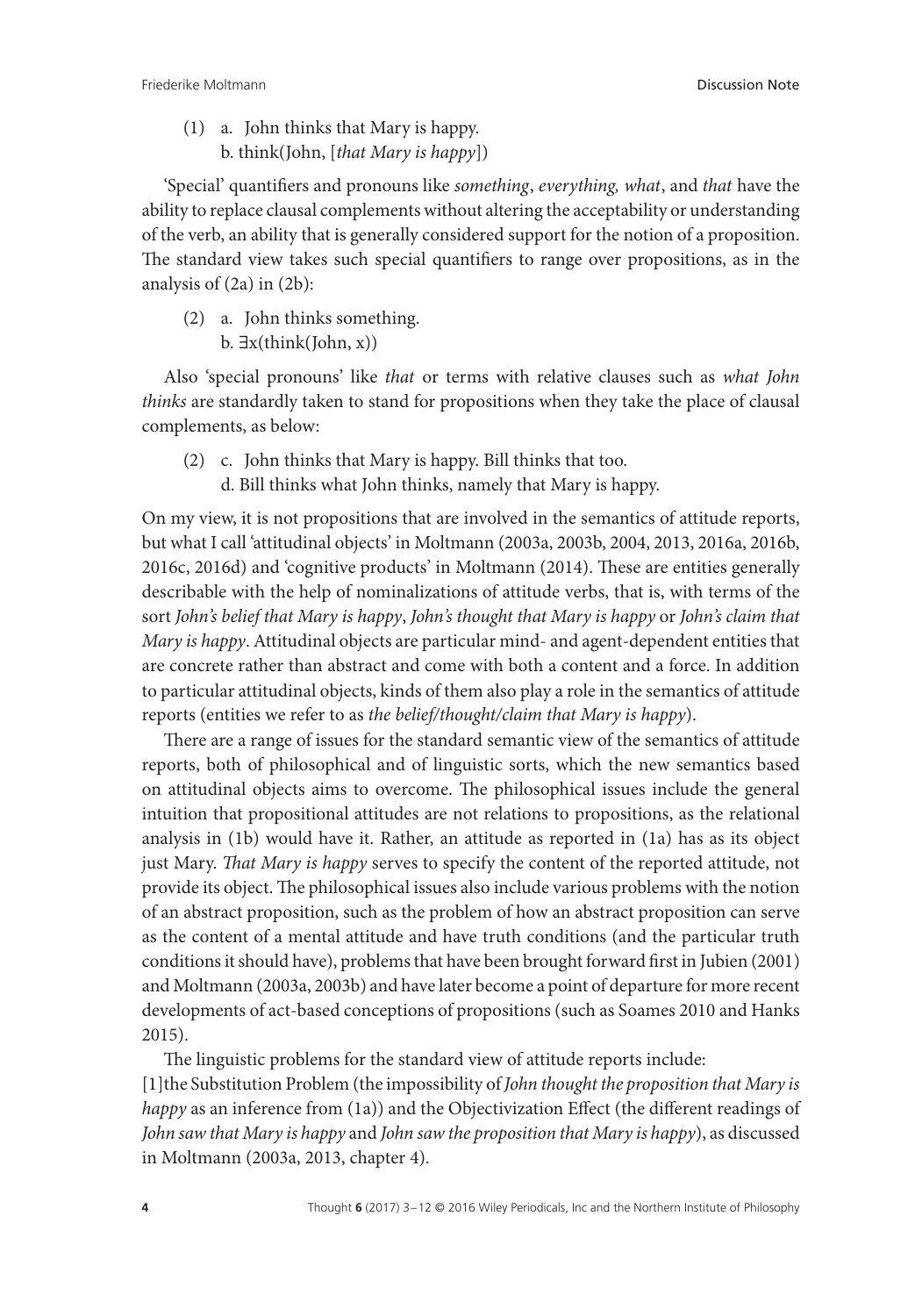[2]The semantic behavior of special quantifiers regarding the types of restrictors they accept, which are indicative that such quantifiers range over attitudinal objects rather than abstract propositions. This is illustrated in the examples below:

- (3) a. John thought something astonishing.
	- b. John claimed something that shocked everyone.
	- c. John demanded something that is impossible to comply with.

*Astonishing* in (3a) is not predicated of a proposition, but rather of John's thought or a thought (a kind of thought), and similarly for the relative clauses in (3b, c).

[3] Restrictions on reports of sharing of the contents of different attitudes, which are indicative that it is kinds of attitudinal objects (thoughts, remarks, imaginations hopes, etc.) that are reported to be shared, rather than pure propositions (Moltmann 2003a, 2013, chapter 4). The following unacceptable sentences are examples:

(4) a. ??? John thought what Mary remarked, that it is raining. b. ?? John claimed what Mary imagined, that he won the election. c. ??? John hoped what May is thinking that it will rain.

While earlier (Moltmann 2003a, 2004, 2013, chapter 4), I had pursued a Neo-Russellian 'Multiple Relations' Analysis of attitude reports, I will here focus on the more recent semantic analysis in Moltmann (2014, 2016b), which is the main target of Felappi's critique. On this analysis, attitude verbs that take clausal complement do not express two-place relations between agents and propositions, but rather relations between acts or states and agents. The clausal complement then acts as a predicate predicated of the attitudinal object obtained from the act or state argument by a function *product*, as in (5b) for (5a):

(5) a. John thinks that Mary is happy. b. ∃e(think(e, John) & [*that Mary is happy*](product(e)))

When predicated of an attitudinal object, the clausal complement specifies its truth- or satisfaction conditions (Moltmann 2014, 2016b, 2016d) and perhaps internal composition (Moltmann 2014, 2016d). Acts such as acts of thinking, judging, and claiming are taken to have (cognitive or illocutionary) products in the sense of Twardowski (1911), conceived of as nonenduring artifacts that may lack a physical realization, 'abstract' artifacts in the sense ofThomasson (1999). While I leave it open in Moltmann (2014, footnote 4) how states such as beliefs, intentions, and hopes are to be dealt with on that account, in Moltmann (2016b, 2016d) I explicitly take states themselves to be the arguments of stative attitude verbs and the product function to map a state onto itself. That way, the very same semantic analysis as in (5b) can apply to reports of mental states. Cognitive products, I argue in Moltmann (2014), share the characteristic properties of artifacts, namely the ability to bear representational and normative properties, mind- and agent-dependence, and the ability to have a part structure based on partial content rather than material or temporal parts.

Special quantifiers and pronouns are not treated as ordinary quantifiers that provide arguments of the predicate, but rather as nominalizing quantifiers (Moltmann 2003a,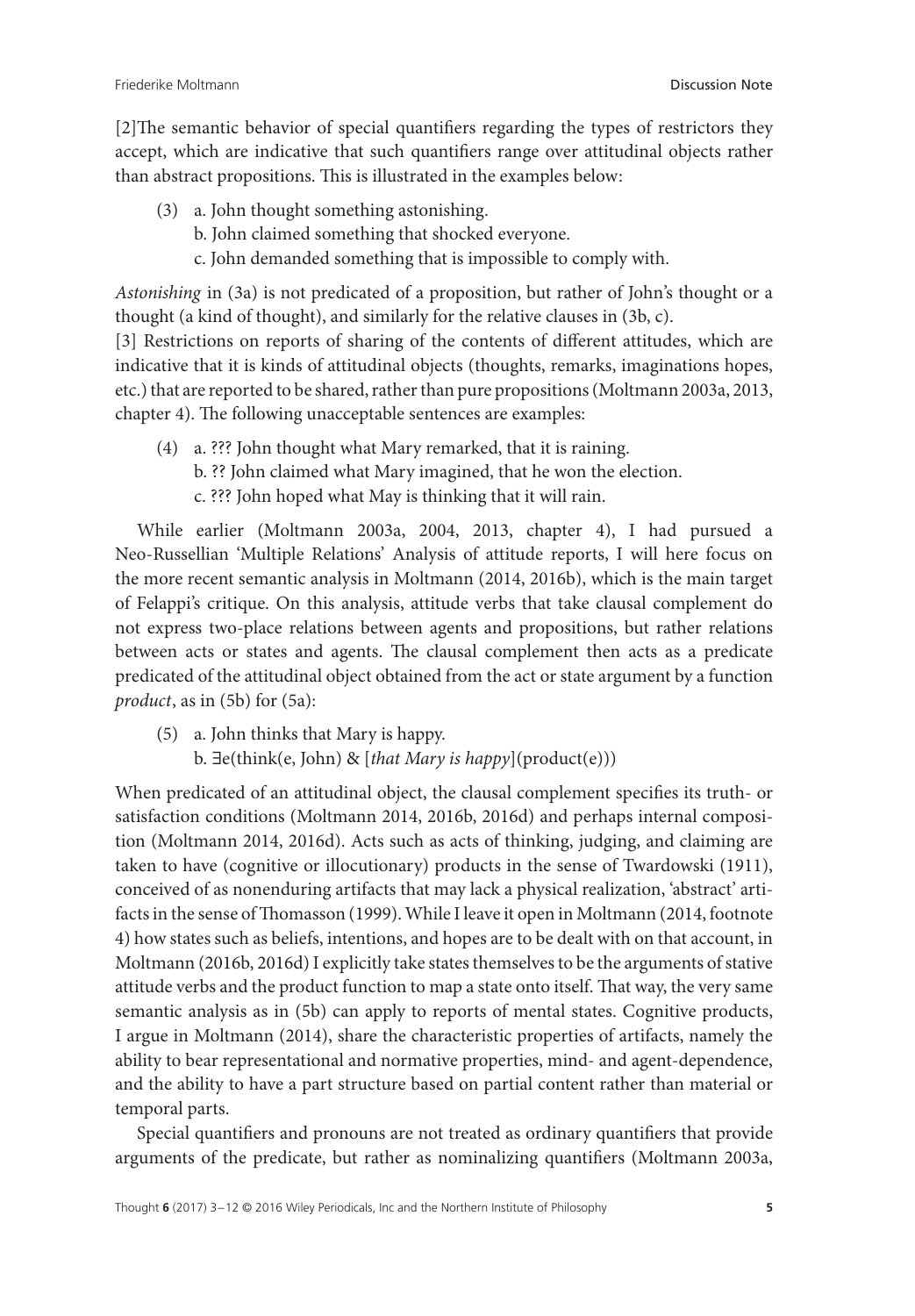2003b, 2004, 2013, 2014, 2016b). This means that those quantifiers introduce a domain of objects consisting of the same sorts of objects that would be the semantic values of the relevant nominalizations. In the case of *think* these would be objects of the sort *John's thought that* S or *the thought that* S, that is, attitudinal objects or kinds of them. (2a) is then analysed as in (5b) and (4a) as in (5c), where *product-kind* is, roughly, the function that maps an act (or state) *e* onto the kind whose instances are entities exactly similar to the product of *e*:

- (5) b.  $\exists x \exists e$ (think(e, John) & x = product(e) & astonishing(x))
	- c.  $\exists x \exists e$ (think(e, John) & x = product-kind(e) & x = ιγ[ $\exists e'$ (think(e', Bill) &  $y = product\text{-kind}(e'))$ ]

The attitudinal objects analysis of attitude reports overcomes the problems for the standard view as follows. First, it does not take propositional attitudes to be relations between agents and propositions, and it treats clausal complements as having a different function than that of standing for a proposition that is to be an argument of the relation expressed by the attitude verb. Rather clausal complements semantically act as predicates of the relevant attitudinal object, that is, the product of the Davidsonian event argument of the verb (the product of a mental or illocutionary act or else a mental state).The analysis makes no use of propositions, but only of attitudinal objects or kinds of them. Attitudinal objects do not raise the problem of how they can be grasped and as mind-dependent objects they come with intrinsic truth or satisfaction conditions.

The attitudinal objects analysis deals with the linguistic issues in the following way. It avoids the Substitution Problem and the Objectivization Effect by not taking clausal complements to be referential terms providing an argument of the relation expressed by the embedding verb. It moreover takes special quantifiers not to quantify over propositions, but to be nominalizing quantifiers introducing a domain of entities consisting of attitudinal objects or kinds of them, and similarly for special pronouns. Restrictors of special quantifiers are then predicated of the relevant attitudinal objects or kinds of them. The constraint concerning the sharing of contents of different attitudes, roughly, is that the attitudes need to be of the same type, differing perhaps just in the strength of the associated force.

There are apparent exceptions to this constraint on reports of sharing of the content of different attitudes. They have been noted and discussed at length as the 'variability of attitudinal objects' in Moltmann (2003a, 2013, chapter 4, p. 144f). Here are some examples:

- (6) a. John often suggested what Mary now claims.
	- b. Mary's finally said what Mary has always believed.
	- c. John said what Mary doubts.

In Moltmann (2003a, 2013, chapter 4), such examples are described as requiring a special situation involving an effort of abstracting a shared kind of attitudinal object, say a kind of thought or claim, an effort that is linguistically reflected in the use of focusing of the verbs or of adverbials. The examples are then analysed in terms of a decomposition of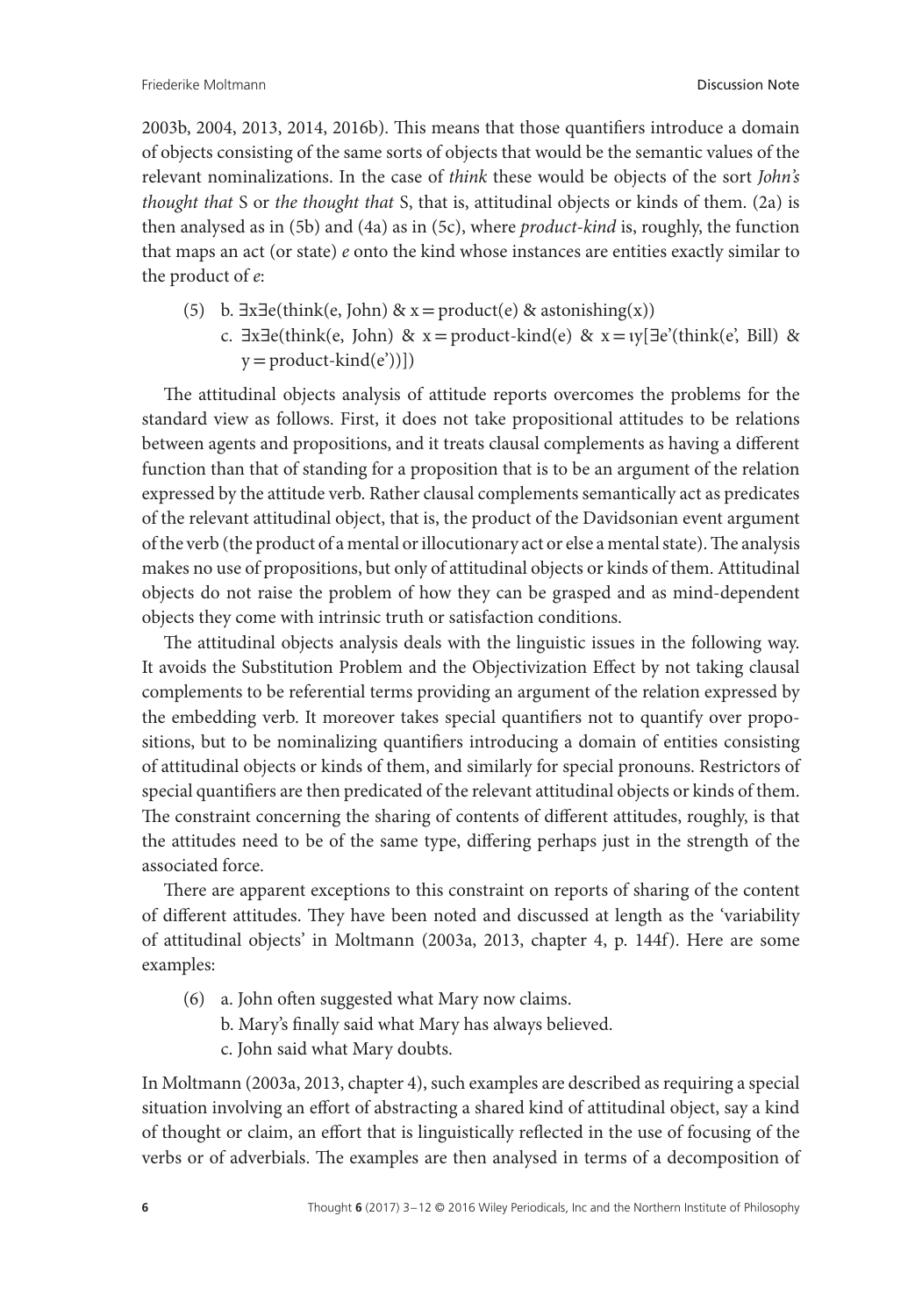the attitude verbs into a modifier *m* and a more general attitudinal relation *R*. Only *R* will be event-constitutive, *m* will be only event-characterizing, to use Kim's (1976) terms. This gives the (simplified) analysis of (6a) below, where *m1R* is the decomposition of the suggest-relation and  $m_2R$  is the decomposition of the claim relation:

(7)  $\exists e \ (m_1R(e, John) \ \& \ product\footnotesize{\text{rind}(e) = \text{ty}[\exists e'(y = \text{product\footnotesize{-}kind(e') \ \& \ \text{m} R(e', b) = \text{rind}(e)]}$ Mary)])

With this outline of the semantics of attitude reports based on attitudinal objects, let me turn to the points of critique that Felappi puts forward.

# **Introduction**

Felappi finds the notion of a cognitive product as an artifact problematic, since paintings, for example, do not have truth or satisfaction conditions (Felappi, p. 303, paragraph 2). However, the generalization explicitly stated in Moltmann (2014, 2016b) that artifacts in general have the characteristics of being able to carry representational properties, an ability shared by paintings and cognitive products, while of course the representational properties may be of different sorts.

# **Section 1. 'Semantic issues'**

## **1.1. John's belief**

Along with Twardowski (1911), I consider the notion of a cognitive product to be directly reflected in the semantics of nominalizations of attitude verbs, in terms of the sort *John's belief, John's thought, John's judgment, John's fear, John's request, John's offer* or *John's decision*. In Moltmann (2013a, 2014, 2016b), partly based on Ulrich (1976), I argue at length that the range of predicates that can go with terms like *John's belief* , *John's thought*, or *John's request* shows that such terms can stand neither for actions (or states) nor for abstract propositions. The types of predicates includes predicates of satisfaction or fulfillment, predicates of exact similarity (*is the same as*, applicable to two products with the same force if they share the same content), predicates of content-based causation and evaluation, predicates of concreteness, and predicates of part structure. Such predicates apply equally to entities like thoughts and requests as to mental states like beliefs and desires.

In view of that, Felappi claim 'John's belief seems to have none of the characteristics products are supposed to have' (Felappi 2014, p. 304, paragraph 1) is entirely incorrect. In support of her claim, Felappi mentions *John's thought is the same as Sue's* as showing that products can be shared, then conceding that Moltmann treats *the same as* expressing exact similarity not identity, unlike the *is* of identity.<sup>1</sup> The types of examples Moltmann (2003a, 2013, chapter 4) uses for the relevant generalization are as below:

- (8) a. ??? John's thought was John's remark.
	- b. ?? John's thought was Mary's thought.
	- c. John's thought was the same as Mary's thought.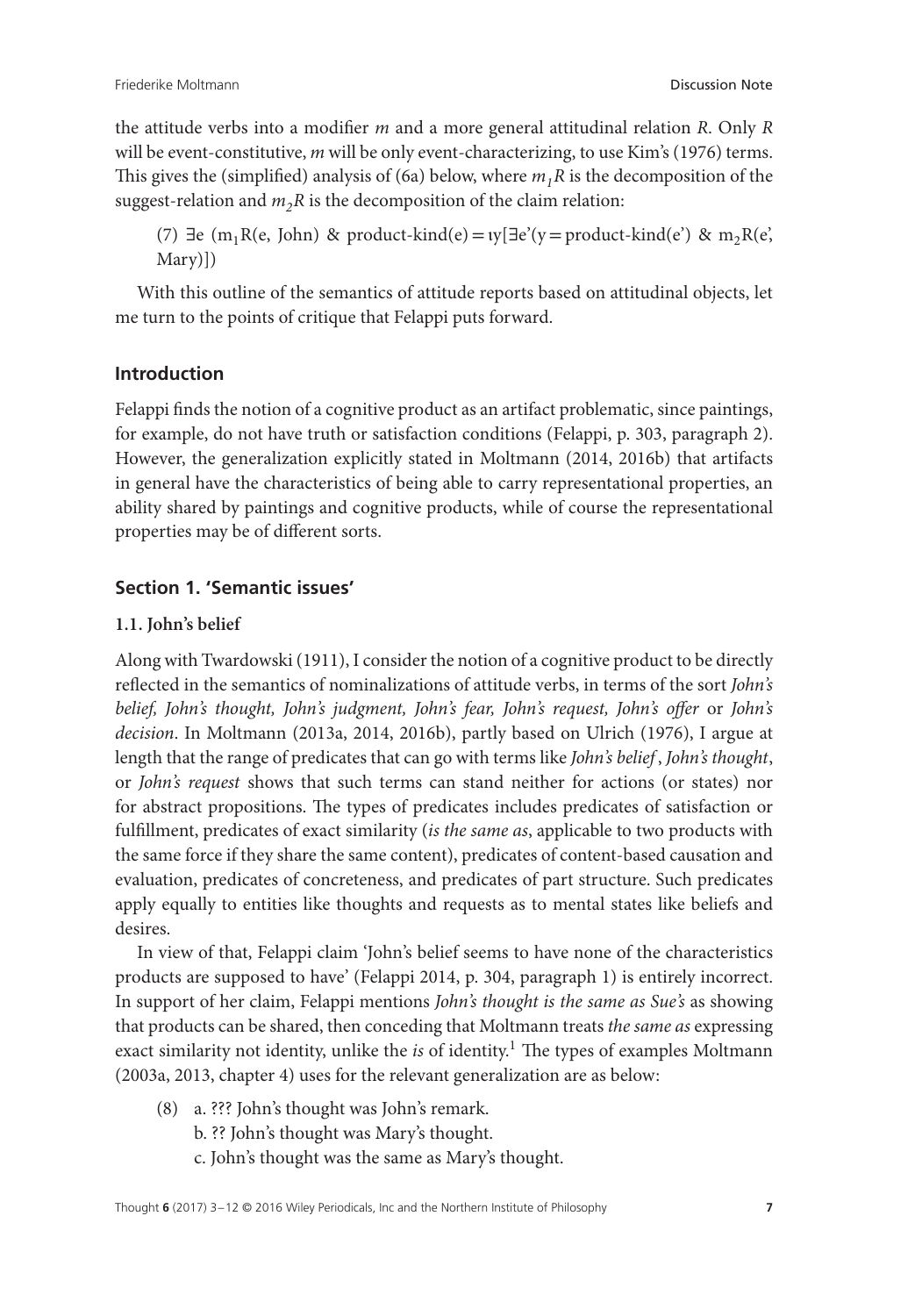d. ??? John's thought was the same as John's remark.

(8a) cannot be true because a thought and a remark are distinct attitudinal objects. (8b) cannot be true under ordinary circumstances because attitudinal objects are agent-dependent. (8c) can be true because two thoughts (of different agents) can be exactly similar ('the same as'), namely in case they are the same in content; (8d) cannot be true because a thought and a remark cannot be exactly similar. There are particular circumstances under which such examples may improve, which are discussed, but the fact that they are not generally as acceptable as the proposition reference view would have it already makes the point.

In Moltmann (2003a, 2013, chapter 2), I discuss the same sorts of observations for *is the same as* and *is* when applying to tropes such as John's weight or John's happiness, which provides strong independent motivations for the view that is *the same as* expresses exact similarity and *is* numerical identity. Thus whereas (9a) appears false, (9b) may be true:

(9) a. ??? John's weight is Mary's weight. b. John's weight is the same as Mary's weight.

Felappi cites two examples in which the *is* of identity appears to apply to distinct products: *Your thought is my thought* and *John's suggestion was my suggestion*. Felappi also says that products of different acts may be considered identical, citing *Your response is my concern*, *your thought is my prayer*, and *Sue's suggestion was in fact Joe's claim*. Such examples, however, require special circumstances. One such circumstance is what drives the 'variability of attitudinal objects' discussed in Moltmann (2003a, 2013), for which an analysis along the lines of (7) is given, involving reanalysis of the attitudinal concepts and abstraction of a shared kind of cognitive product. Another circumstance facilitating the acceptability of such examples, one can, is one in which with the agents, say, produce coordinated cognitive products or respond to the very same circumstance, and thus in a sense produce a single product (*your thought is my thought, your thought is my prayer*).

Terms like *John's belief, John's thought*, and *John's claim* could refer to propositions only if such examples were always acceptable, without special circumstances or special effort, which is not the case. Establishing that such terms refer to propositions rather than attitudinal objects requires showing how the various examples with *is* and *is the same* can be accounted for on a proposition-based view *and* addressing all the other arguments that were given for reference to attitudinal objects, such as the semantic behavior of the various types of predicates mentioned above.

Felappi questions the concreteness of the things that terms like *John's thought* stand for, by pointing out the unacceptability of *John's thought was in Vienna* (Felappi 2014, p. 306). The problem is that neither mental products nor mental events can easily be attributed a spatial location with copula *is*: *John's thinking was in Vienna* in my ear is as bad as *John's thought was in Vienna*, though *John's thinking in Vienna was all about Mary* and *John's thought in Vienna was about Mary* are both quite good (obviously more data are needed than just a single example to make any point whatsoever). From this, Felappi generalizes that 'phrases like 'John's belief' thus rebel against products and those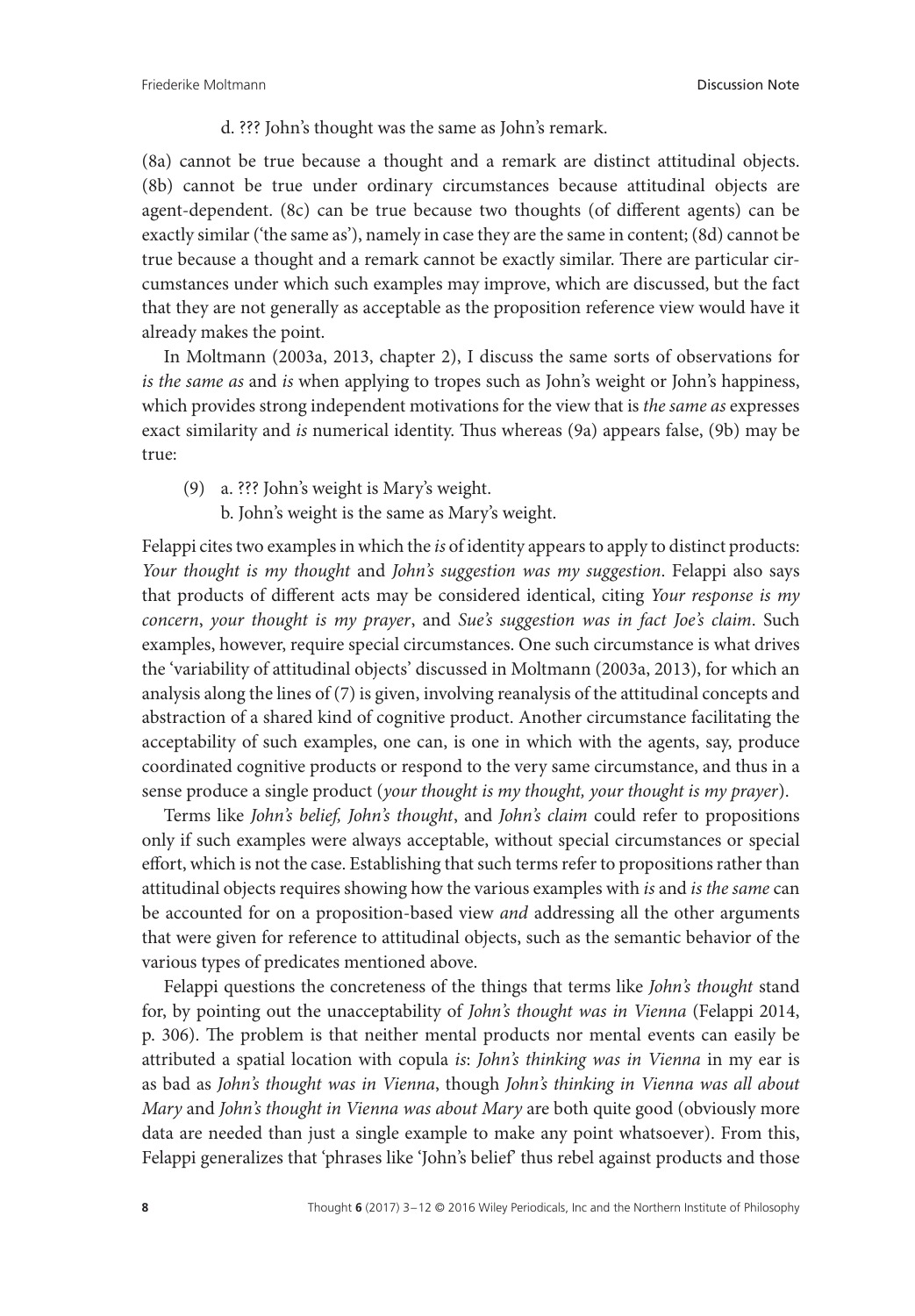data that seem to be good points in favor are systematically counterbalanced by data against them' (Felappi 2014, p. 306, paragraph 2). Not only does this not follow from fallacious linguistic generalizations, but also Fellappi omits the actual arguments I (and Twardowski) give for the concreteness of products (and other attitudinal objects): their causal roles, perceivability, specificity, and temporal duration.

## **1.2 John believes what Sue believes**

According to Felappi, the attitudinal objects semantics of attitude reports wrongly predicts that *John expects something* (as an inference from *John expects that* S) implies that 'what John expects is a product' (Felappi 2014, p. 306, paragraph 3). This is incorrect. My view of *something* as ranging over cognitive products when taking the place of clausal complements is not motivated by the ability of *something* to range physical products, but rather is linked to my account of *something* as a nominalizing quantifier, in a position in which it takes the place of any sort of nonreferential complement, including predicative and clausal complements (Moltmann 2003a, 2003b, 2004, 2013). As a nominalizing quantifier, *something* ranges over the same sorts of things as could be described by a corresponding nominalization—nominalizations of the sort *thought, belief, decision*, and so on in the case of attitude reports. In *John thought something*, *something* ranges of entities such as 'John's thought that S' or kinds of them, entities such as 'the thought that S'. However, those entities will not act as arguments of the verb, rather *something* as a nominalizing quantifier introduces a 'new' domain of entities. This is why the inference to 'what John expects is a product' does not go through.

Another point Felappi makes involves, again, an erroneous use of linguistic examples. According to Felappi, since *is going to happen* is not a predicate of products, the attitudinal objects analysis predicts that (10a) should be unacceptable:

(10) a. John expects something that is going to happen. (Felappi 2014, p. 307)

The mistake with that example is that *expect* is ambiguous, as any linguist will confirm. *Expect* can both take *that*-clauses as complements and act as an intensional or extensional transitive verb taking ordinary noun phrases as complements. On the use as a transitive verb, *expect* takes event-describing noun phrases as complements which will accept *that is going to happen* as a relative-clause modifier, as below:

(10) b. John expects an incident that is going to happen.

Felappi misses the fact that*something* can also take the place of ordinary noun phrases. Note that *is going to happen* could not apply to *something* after the verb *think*, which does not have a transitive variant (setting apart the cognate-object construction *think a thought*). That's why (10c) is unacceptable:

(10) c. ??? John thought something that was going to happen.

*Something* in Felappi's example (10a) is a complement of transitive *expect* and thus quantifies over (actual or merely conceived) events and not products.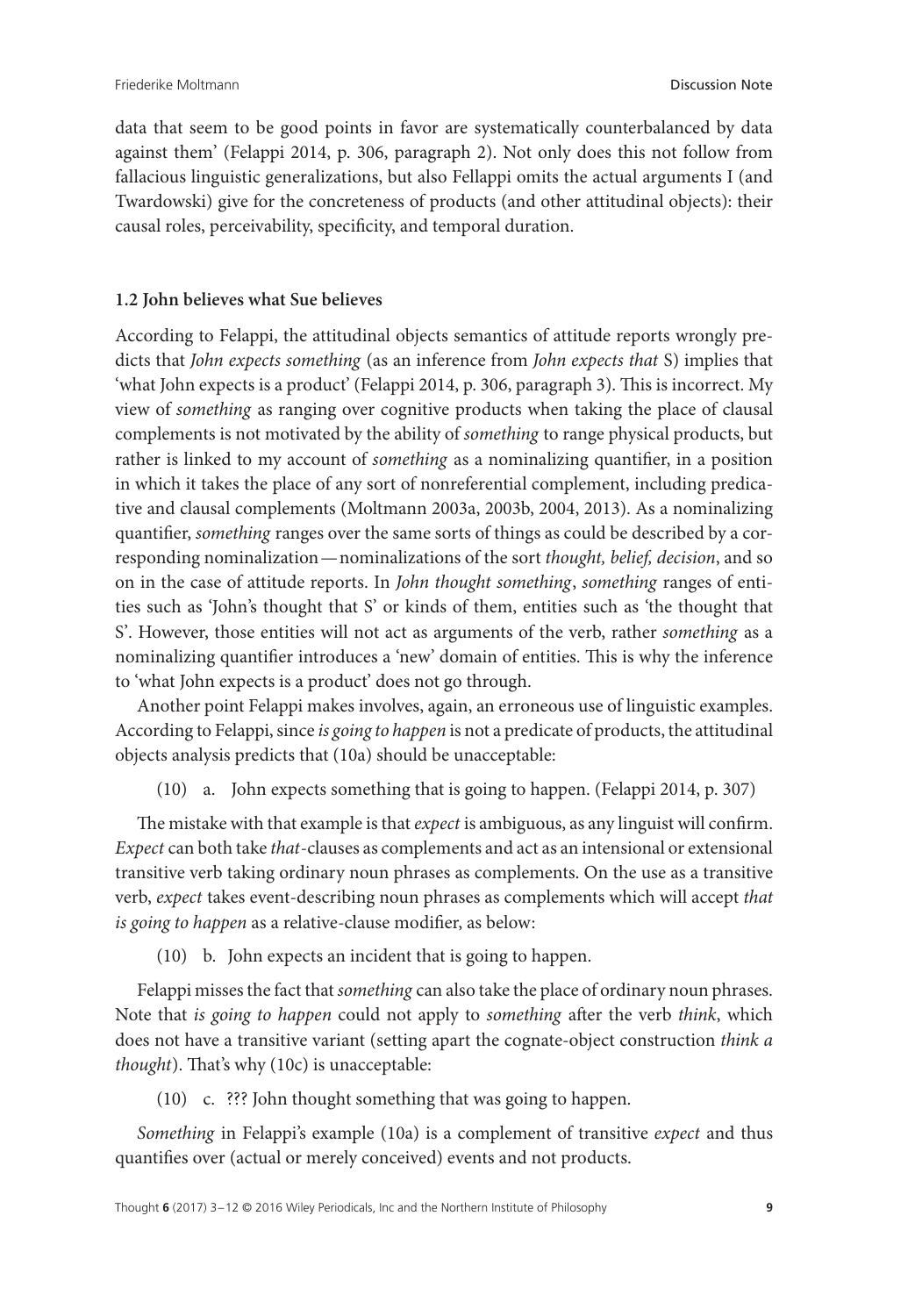Felappi, states that 'on product-based accounts the analysis of crossquantificational sentences is clearly more complicated than on the traditional picture' (Felappi, p. 308, paragraph 3). However, in Moltmann (2003b, 2013, chapters 3–5) I argue at length that no 'simple' analysis (say one in terms of quantification over propositions or a substitutional account) can explain for the semantic behavior of quantifiers like *something*, in its various occurrences: when replacing predicates, when replacing *that*-clauses, and when replacing complements of intensional transitive verbs.

#### **1.3 John believes that snow is white**

Felappi (2014, p. 309) suggests a general solution of the Substitution Problem as it arises with *that*-clauses, taking as point of the departure my account in Moltmann (2014) according to which *that*-clauses act as predicates of cognitive products. Felappi claims that just treating *that*-clauses as nonreferential, that is, as denoting properties or unsaturated entities, would account for the full range of the Substitution Problem, which, as she points out, also manifests itself with predicative complements of the copula *is*. She thus suggests a general account of the Substitution Problem in terms of Frege's distinction between saturated and unsaturated entities. A major theme of my book *Abstract Objects and the Semantics of Natural Language* as well as my earlier papers (Moltmann 2003b, 2004) is the generality of the Substitution Problem, including in copula contexts. I explicitly discuss and reject a Fregean account for the copula case in Moltmann (2013, chapter 3), as well as, when still adhering to a neo-Russellian account, for *that*-clauses in Moltmann (2003a). Instead I defend an account of the Substitution Problem by treating the complements that give rise to it all as nonreferential, contributing to the meaning of the sentence in a different way than by providing an argument (unsaturated or not) of the relation expressed by the verb. The generality of the Substitution Problem has been a major theme of my work since 2003, and Felappi's proposed solution has already been discussed and rejected in that work.

### **Section 2: Ontological worries**

Felappi suggests that products are not needed to account for the Substitution Problem because *that-*clauses could be considered predicates predicated of entities like propositions, facts, and eventualities. Now, if on this account the latter act as arguments of the attitude verbs (which is what Felappi probably meant), then this amounts to the Modified Relational Analysis, which has been discussed explicitly and rejected in Moltmann (2003a, 2013, chapter 4).

Felappi argues that the action–product distinction does not apply to beliefs, which correlate with states and not actions. Here three points are to be made. First, my earlier account in Moltmann (2003a, 2004, 2013, chapter 4) does not conceive of attitudinal objects as artifacts produced by actions, and the trope-based account developed in Moltmann (2013, chapter 4) applies in the very same way to the distinction between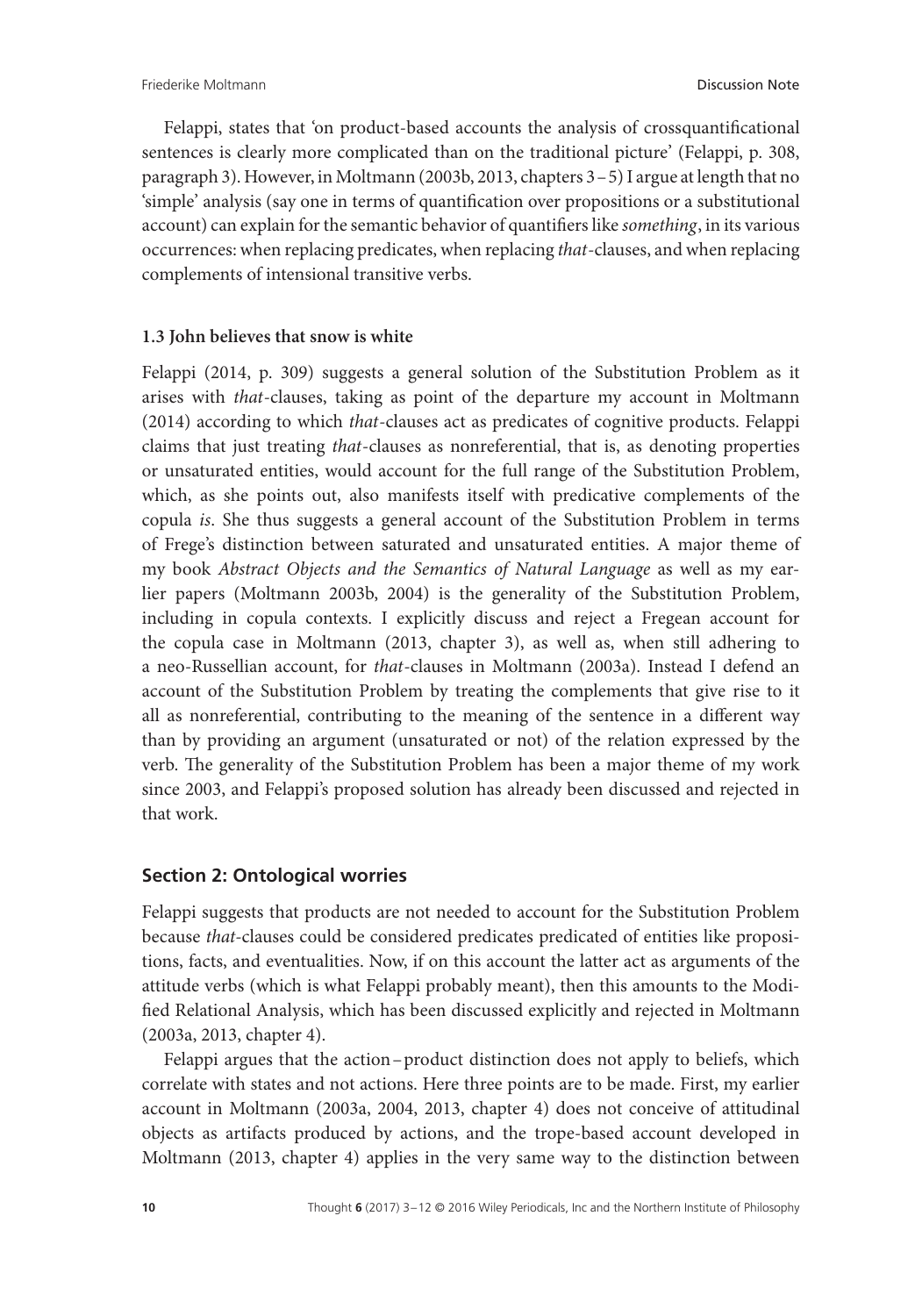states and attitudinal objects as it does to the distinction between actions and products. Second, in Moltmann (2014, footnote 4) I leave open how states are to be dealt with. Third, in Moltmann (2016b, 2016d), I do not consider states to be products, but rather take the product function in the semantics of attitude reports with stative verbs to map a state onto itself. This takes care of views such as that of Searle (1983), which takes the intentionality of mental states (such as intentions) to be prior to the intentionality of actions. Beliefs, intentions, and desires share the relevant characteristics of cognitive products (having truth or satisfaction conditions, being concrete and mind- and agent-dependent, engaging in content-based causation, having a part structure based on partial content, etc.). Cognitive products are only a part of the more general category of attitudinal objects on which the new semantics of attitude reports is based.

To summarize, Felappi's points of critique fail to apply to my actual work and her alternative proposals have been discussed and rejected already in that work. Besides that, the notion of an attitudinal object and the related notions of a modal object and a locutionary product have a range of other important applications which I have pursued more recently, such as the notion of partial content and partial truth or satisfaction (Moltmann, 2016a), the semantics of modals (Moltmann, 2016b, 2016c), and the semantics of verbs of saying and of quotation (Moltmann, 2016c).

#### **Note**

1 Note that it is claimed that *is the same as* may not also express numerical identity as in Felappi's subsequent example *An object is always the same as itself* (Felappi 2014, p. 304, paragraph 3).

#### **References**

Felappi, G. "On Product-Based Account of Propositional Attitudes." *Thought* **3** (2014): 302–13. Hanks, PW. *Propositional Content*. Oxford: Oxford University Press, 2015.

Jubien, M. "Propositions and the Objects of Thought." *Philosophical Studies* **104** (2001): 47–62.

Kim, J. "Events as Property Exemplifications," in *Action Theory*, edited by M. Brand and D. Walton. Dordrecht: Reidel, 1976.

Moltmann, F. "Propositional Attitudes without Propositions." *Synthese* **135** (2003a): 70–118.

- . "Nominalizing Quantifiers." *Journal of Philosophical Logic* **35**.5 (2003b): 445–81.
	- . "Nonreferential Complements, Derived Objects, and Nominalizations." *Journal of Semantics* **13** (2004): 1–43.

. *Abstract Objects and the Semantics of Natural Language*. Oxford: Oxford University Press, 2013.

. "Propositions, Attitudinal Objects, and the Distinction between Actions and Products." *Canadian Journal of Philosophy* **43**.5–6 (2014): 679–701.

. "Partial Content and Expressions of Part and Whole. Discussion of Stephen Yablo: *Aboutness*." *Philosophical Studies* (2016a).

. "Cognitive Products and the Semantics of Attitude Verbs and Deontic Modals," in *Act-Based Conceptions of Propositional Content: Contemporary and Historical Contributions*, edited by F. Moltmann and M. Textor. Oxford: Oxford University Press, 2016b.